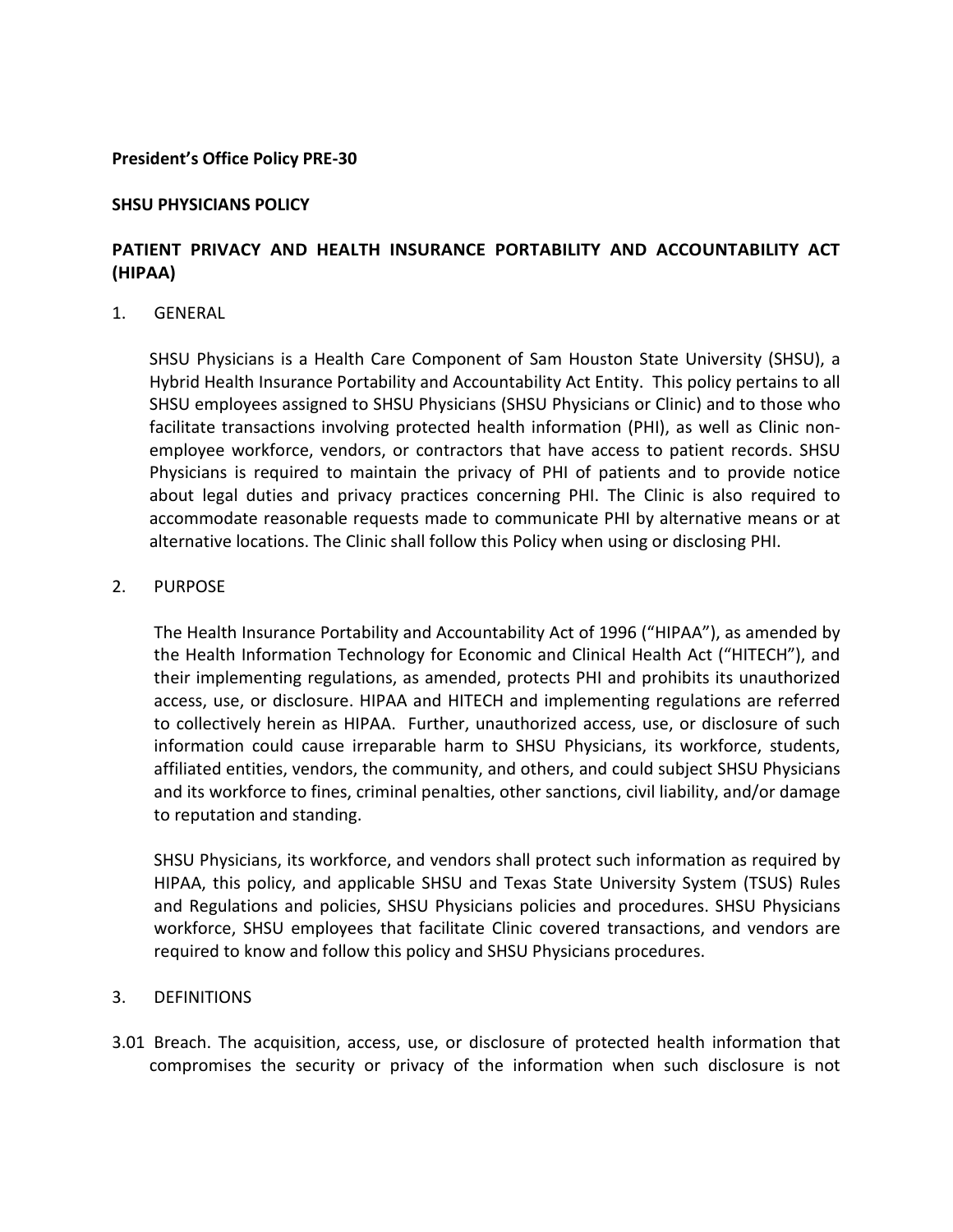otherwise permitted by law. More detail on what events constitute a breach may be found in the SHSU HIPAA Breach Notification Policy.

- 3.02 Business Associate. A person or entity other than a member of a SHSU health care component workforce that performs a function or service that creates, receives, maintains, or transmits protected health information for a HIPAA covered entity.
- 3.03 Information Security. The preservation of confidentiality, integrity, and availability of protected health information; in addition, other properties, such as authenticity, accountability, nonrepudiation, and reliability can also be involved.
- 3.04 Protected Health Information (PHI). Individually identifiable health Information, in any form or media, created, received, maintained or electronically transmitted by a covered entity or its business associate.
- 3.05 Workforce. Employees, volunteers, trainees, and other persons whose conduct, in the performance of work for a covered entity or business associate is under the direct control of such covered entity or business associate, whether or not they are paid by SHSU Physicians or a business associate. For purposes of this policy, references to employees shall include members of the SHSU Physicians workforce.
- 4. NOTIFYING PATIENTS OF PRIVACY PRACTICES

SHSU Physicians shall comply with all requirements of the HIPAA Privacy Rule, including:

- 4.01 Notice of Privacy Practices (NPP) is a document patients sign acknowledging that SHSU Physicians has provided Notice of Privacy Practices and that SHSU Physicians will protect their information as set forth in the HIPAA Act. (See Notice of Privacy).
- 4.02 Copies of the NPP will be kept at various locations throughout the facility. A copy will be available for each patient to review and sign upon Clinic check-in. SHSU Physicians will provide a paper copy to patients who request a copy.
- 4.03 Patients may make a written request for amendment of their PHI contained in medical records created and maintained by SHSU Physicians, provided the request is accompanied by a supporting reason. If a patient orally requests an amendment be made, or does not provide a reason, the patient will be provided with a "Request for Amendment of Protected Health Information" form to facilitate their ability to make a written, complete request.
- 4.04 Before SHSU Physicians uses or discloses patient PHI for any purpose involving treatment, payment, or health care operations, the Clinic must make a good faith effort to obtain an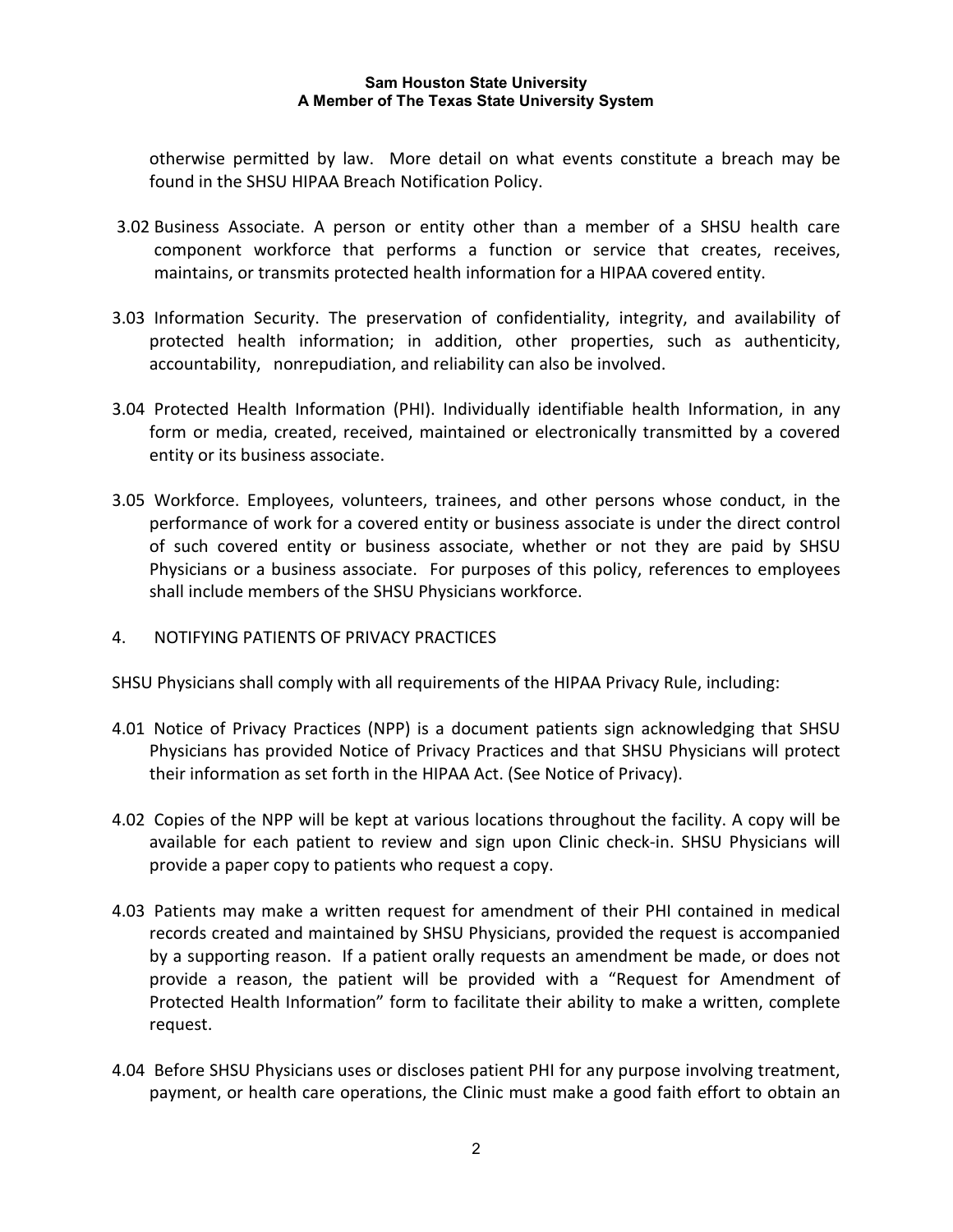NPP Acknowledgment from the patient. Any signed NPP Acknowledgement is to be kept in the patient's chart (electronic or paper).

- 4.05 If a patient refuses to sign the NPP, a notation will be made in the chart (electronic or paper) that the patient was provided the NPP, but refused to sign.
- 4.06 Patients 18 years of age or older or emancipated minors can sign the NPP. Otherwise, the parent or guardian accompanying the child to the appointment as required by SHSU Physicians policies will sign for the child or dependent.
- 4.07 Red Flag Rule-SHSU Physicians will make an effort to identify each patient with his/her medical records, to protect patients from theft of identity, PHI and other sensitive information including, credit card information, social security numbers, insurance claim information, and employer information.
- 4.08 New and established patients may be asked for photo identification to be scanned into the computer. Any minor patient's identification will be verified by a photo ID of the guarantor on account. All sensitive information will be kept in a secure location for a minimum of ten (10) years.
- 5. RELEASE AND DISCLOSURE OF PHI
- 5.01 A signed release of medical records must be obtained when records are requested from ANY outside source, except those directly associated with treatment and billing purposes (patients' insurance company, referring physician, hospital or surgery center, laboratories, pharmacies). Some authorizations may be done on a case-by-case basis each time disclosure is made.
- 5.02 A patient has the right to have access to and a copy of their own PHI, to know what uses are being made of their information, and to whom it is being disclosed. A patient may request an accounting of their PHI disclosure through a written request. This request will be saved in the patient's record (paper or electronic).
- 5.03 A patient must sign a Release of Information or Authorization for any disclosure outside of direct treatment and billing purposes. SHSU Physicians will identify the person signing the request by a form of an official government picture ID.
- 5.04 SHSU Physicians share PHI with business associates and may allow the business associate to create and receive PHI on behalf of the Clinic. A signed contract with the business associate must be obtained to ensure safeguard of the information, compliance with this policy, and the requirements of HIPAA.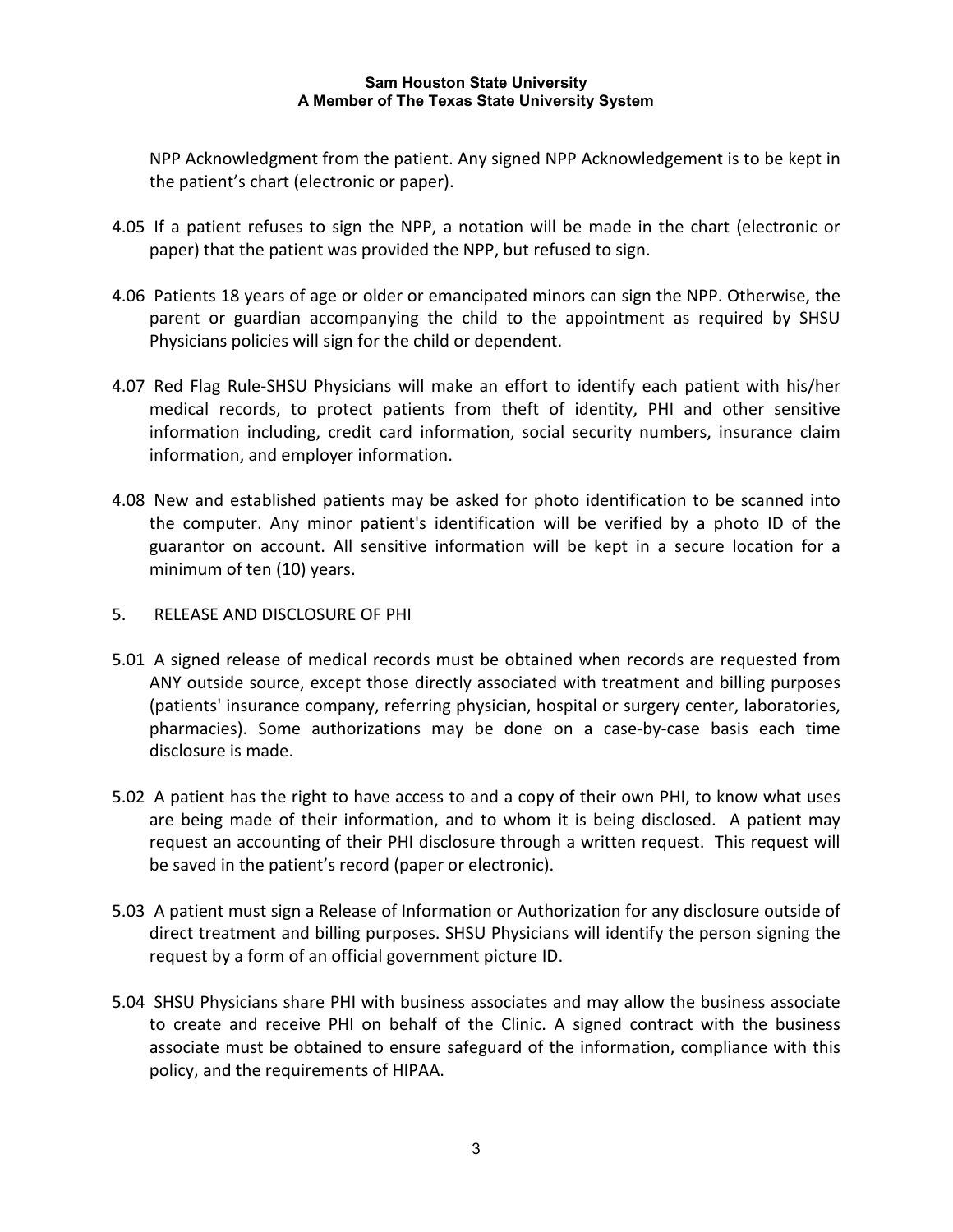- 5.05 SHSU Physicians will provide the "minimum necessary" amount of information to accomplish the intended purpose of the use or disclosure to be released, except when PHI is disclosed for treatment purposes. The law contemplates that providers and covered entities will use their common sense and good judgment to determine the minimum amount of private information that is needed to accomplish the intended purpose.
- 6. COMPREHENSIVE SAFEGUARDS TO PROTECT PHI
- 6.01 SHSU Physicians will make every reasonable effort to implement safeguards to protect the confidentiality, integrity, and availability of electronic or hard copy of PHI.
- 6.02 SHSU Physicians appoints the Director of Clinic Operations as the Clinic Privacy and Security Official to manage the security of the PHI and oversee the development, implementation, training, maintenance of, and adherence to, all privacy policies and procedures regarding the safe use and handling of PHI in accordance with SHSU's policies, the SHSU Physician policies and procedures, applicable TSUS Rules and Regulations, and applicable state and federal law.
- 6.03 Workforce Training. All SHSU Physicians employees, interns, and volunteers are required to successfully complete an initial HIPAA training with assessment within 45 days of hire or appointment to intern or volunteer position. Training will be documented and maintained by the Clinic Privacy and Security Official in the SHSU Physicians HIPAA training log and/or Talent Management system, the SHSU learning and training management system.
- 6.04 All employees separating from SHSU Physicians are required to immediately return issued keys and/or access cards and the individual's computer login access will be disabled.
- 6.05 If a departing workforce member has used cryptography (i.e. encryption) on PHI, the member shall make the cryptographic keys available to appropriate management.
- 6.06 In the event of an emergency, SHSU Physicians shall respond in accordance with the HCC's and SHSU's Business Continuity Plans. Electronic PHI shall be protected in accordance with the SHSU Information Technology Data Backup and Recovery Policy. To the extent that PHI is maintained by a Business Associate, the Agreement with such Business Associate shall include emergency procedures.
- 7. PHYSICAL SAFEGUARDS TO PROTECT PHI
- 7.01 SHSU Physicians will monitor any accessible areas of storage and computer workstations during normal Clinic hours to guard against inadvertent or unauthorized access of PHI by those visiting the Clinic.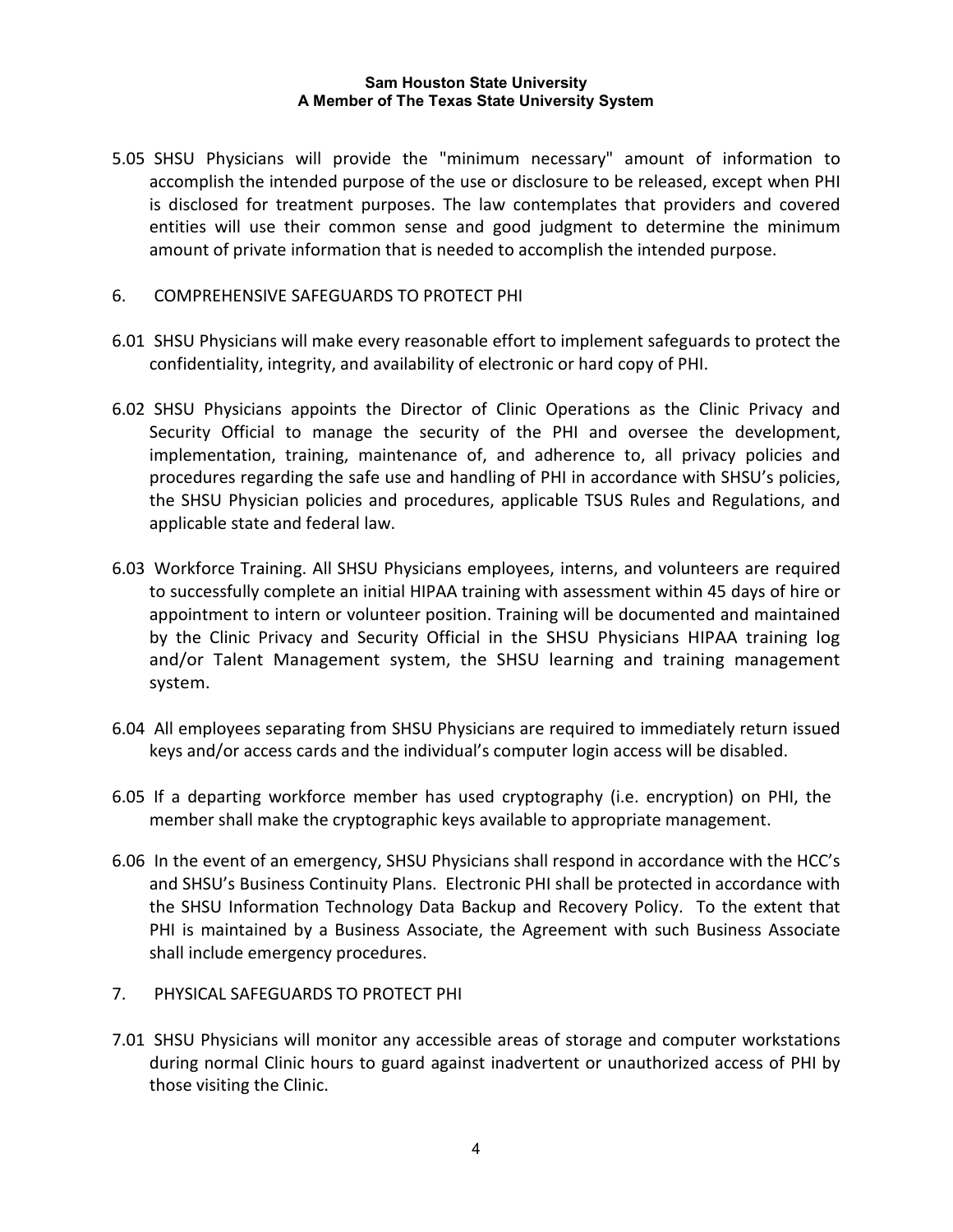- 7.02 All access to computers is password protected, with a renewal every six (6) months. A screensaver or sleep mode will activate after fifteen (15) minutes of non-use.
- 7.03 SHSU Physicians employees will lock computer screens whenever their screen is not within their sight.
- 7.04 All SHSU Physicians portable workstations shall be securely maintained when in the possession of workforce members in accordance with SHSU IT-26 Portable Computing Policy.
- 7.05 Documents containing PHI will not be left visible on desks or posted where easily viewed. These documents must be secured before employees leave for the day.
- 7.06 Documents containing PHI will be maintained in accordance with the SHSU Record Retention Schedule and destroyed by shredding upon expiration of the period or when duplicated and no longer necessary. In the event of a conflict between this clause and another clause in this policy, this clause shall prevail.
- 7.07 The Clinic office requires an individually issued key or controlled access card.
- 7.08 As appropriate, all physical security access codes used to protect PHI that are known by a departing workforce member shall be deactivated or changed. For example, the PIN to a keypad lock that restricts entry to a facility containing PHI shall be changed if a workforce member who knows the PIN departs.
- 8. TECHNICAL SAFEGUARDS TO PROTECT PHI
- 8.01 SHSU Physicians securely stores and transmits all electronic and paper records with PHI.
- 8.02 A personal logon is required for Electronic Health Records. Passwords will not be shared among employees, and each individual has a unique login credential.
- 8.03 Back up data files will be generated every day and stored at an off-site location. In the event of a fire, disaster, loss or system failure occurs; the backup files will be used to restore data for clinic use.
- 8.04 All electronic PHI is encrypted or destroyed, as appropriate and required by law.
- 8.05 Any electronic communication that contains PHI will be sent via fax or encrypted email. The messages sent within the Electronic Medical Record housed by a Business Associate will; by regulation and contract conform to the HIPAA security requirements.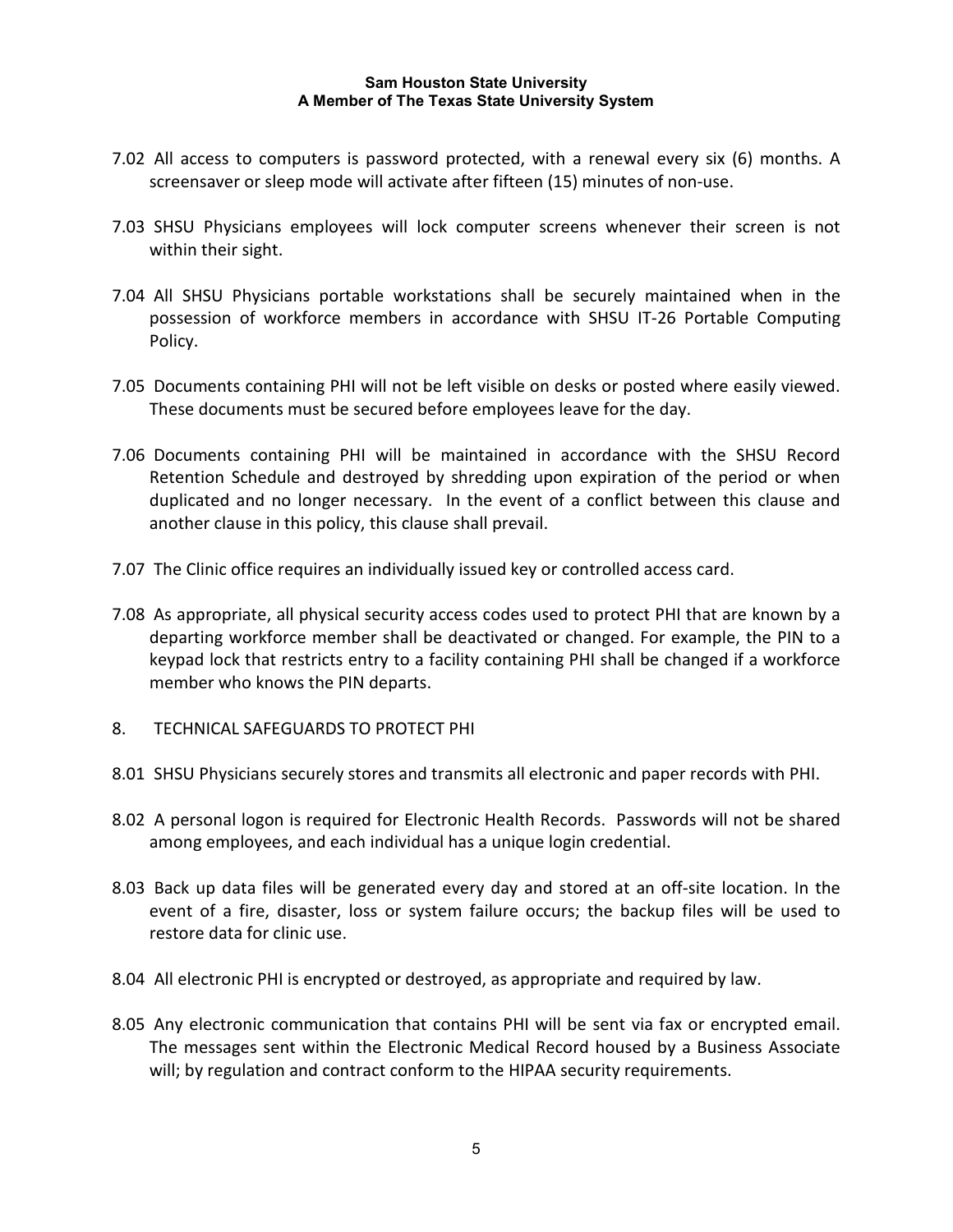- 8.06 All computers will be cleansed to ensure all PHI is removed before it is re-used or destroyed in accordance with SHSU Media Sanitization Policy, IT-15.
- 9. AUDITS TO SECURE SAFEGUARDS ARE IN PLACE AND CURRENT
- 9.01 SHSU Physicians will have monthly and yearly audits to ensure security and safeguards are in place and up to date.
- 9.02 Monthly audits will be conducted by the Clinic Privacy and Security Official and logged to ensure all activity and access is appropriate and in keeping with the intent of this policy.
- 9.03 Each server will be protected by a firewall, virus protection, and reviewed by IT@Sam annually.
- 9.04 All Logs will be reviewed and maintained by the Clinic Privacy and Security Official yearly.
- 10. SECURITY BREACH NOTIFICATION AND MITIGATION
- 10.01 SHSU Physicians shall make every effort to secure an individual's PHI, including the use of encryption whenever possible.
- 10.02 SHSU Physicians and any Business Associates shall investigate and mitigate any security or other incidents that involve potential unauthorized access of PHI.
- 10.03 A breach must be immediately reported to the Clinic Privacy and Security Official who shall notify the SHSU Privacy and Security Officer. The Clinic Privacy and Security Official will maintain a record of all breach notifications and actions taken to investigate and address the breach.
- 10.04 In the event of a breach, SHSU Physicians shall follow the SHSU HIPAA Breach Notification Policy.
- 11. DOCUMENTATION OF COMPLIANCE
- 11.01 SHSU Physicians will maintain a current HIPAA Compliance Manual that keeps all policies, procedures, logs, and forms on-site.
- 11.02 Incident Reports/Complaints Per HIPAA, SHSU Physicians patients may file a complaint regarding SHSU Physicians use and disclosure of the patient's PHI. All patient complaints will be submitted to the Clinic Privacy and Security Official for investigation and resolution.

a) The Clinic Privacy and Security Official will immediately work to resolve technical issues and disputes on specific incidents before filing a complaint form.